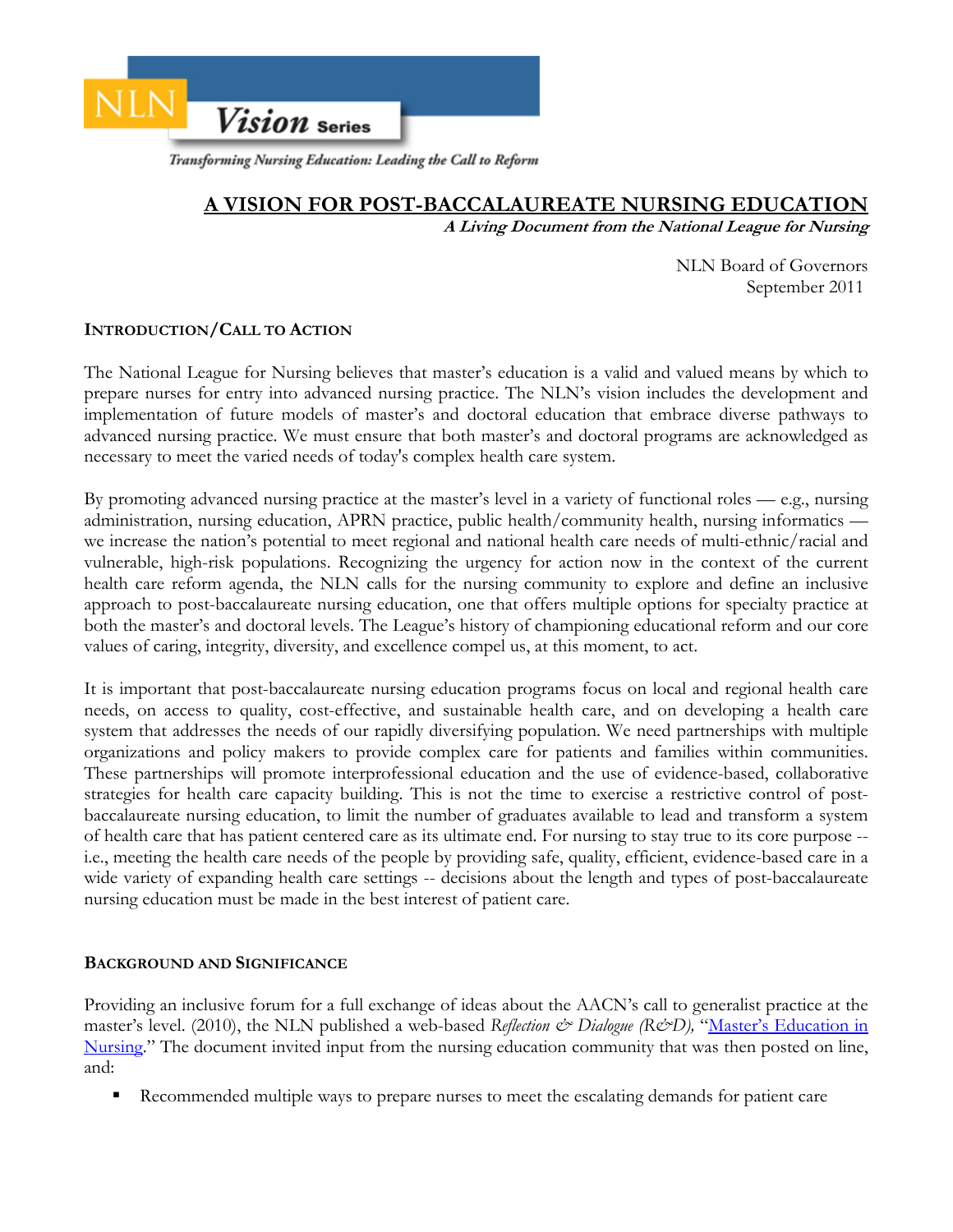- Called for robust data to make evidenced-based decisions about workforce projections in order to meet future practice imperatives.
- Noted that many schools of nursing are making decisions about their master's and doctoral programs without the benefit of adequate data and national discussion
- Declared that now is not the time to exercise a restrictive control of advanced nursing practice education.
- Observed that there is a need for schools of nursing to pause and reflect about possible consequences of the practice doctorate as the sole entry point for specialty practice in nursing and to consider their unique mission, organizational structure, and regional workforce needs when making decisions about post-baccalaureate nursing education program offerings.
- And finally, affirmed that both master's and practice doctoral programs have value and credibility in today's health care system.

# **RECENT VOICES AND THE NLN'S RESPONSE**

The NLN has long held that to exclude nurses from a variety of entry points for both prelicensure and postlicensure programs (NLN, 2007, 2010, 2011; Tri-Council 2010) is shortsighted and delays the fulfillment of the patient-centered, community-responsive vision that a reformed health care system can offer. Because advanced nursing practice must be flexible and adaptable, it is not possible to meet the public's needs when mandating just one approach. During the past decade, noting the complexity of the patient care environment, national nursing organizations and nursing leaders have voiced support of master's education for specialty practice as well as concerns about the practice doctorate as the sole entry point for advanced nursing practice. Key issues for nursing education, calling for a more fluid, interprofessional and less restrictive approach to post-baccalaureate nursing education, are cited in the NLN's *Reflection*  $\dot{\mathcal{O}}$  *Dialogue* cited above.

The Robert Wood Johnson Foundation-funded Institute of Medicine report, *The Future of Nursing: Leading Change, Advancing Health* (2011), clearly states that in order to respond to increasing demands, nurses must achieve higher levels of education and training through an innovative education system that promotes seamless academic progression. The report notes the growing emergence of DNP programs but does not comment on the potential role of DNP graduates or the impact of the DNP on doctoral applications for research doctorates in nursing, citing the lack of current evidence. The report does provide evidence of the adequacy of master's preparation as the basis for initial entry into advanced nursing practice. Like other recent publications, it cites the compelling evidence that master's-prepared nurses provide care to individuals and families that is equivalent, and in some incidences better, related to cost and clinical outcomes, than physician practice (Mundinger, Kane, Lenz, Totten, Tsai, Cleary, et al, 2000; Hansen-Turton and Kinsey, 2001; IOM, 2010; Cronenwett, Dracup, Grey, McCauley, Meleis, Salmon, 2011; Newhouse, Stanik-Hutt, White, Johantgen, Bass, Zangaro,Weiner, 2011).

The NLN agrees that the data describing the quality of APRN practice are clear and persuasive and that limiting the production of APRNs at this time, which would occur if the practice doctorate becomes the sole entry point, will be catastrophic, especially in light of 1) emerging models of chronic care delivery that require nurses with advanced nursing practice degrees to lead new health care outcomes research, 2) the need for more nurse faculty, well prepared in the educator role, to teach at all levels of nursing education (Malone, 2011), and 3) expansion of community-based health care for diverse populations.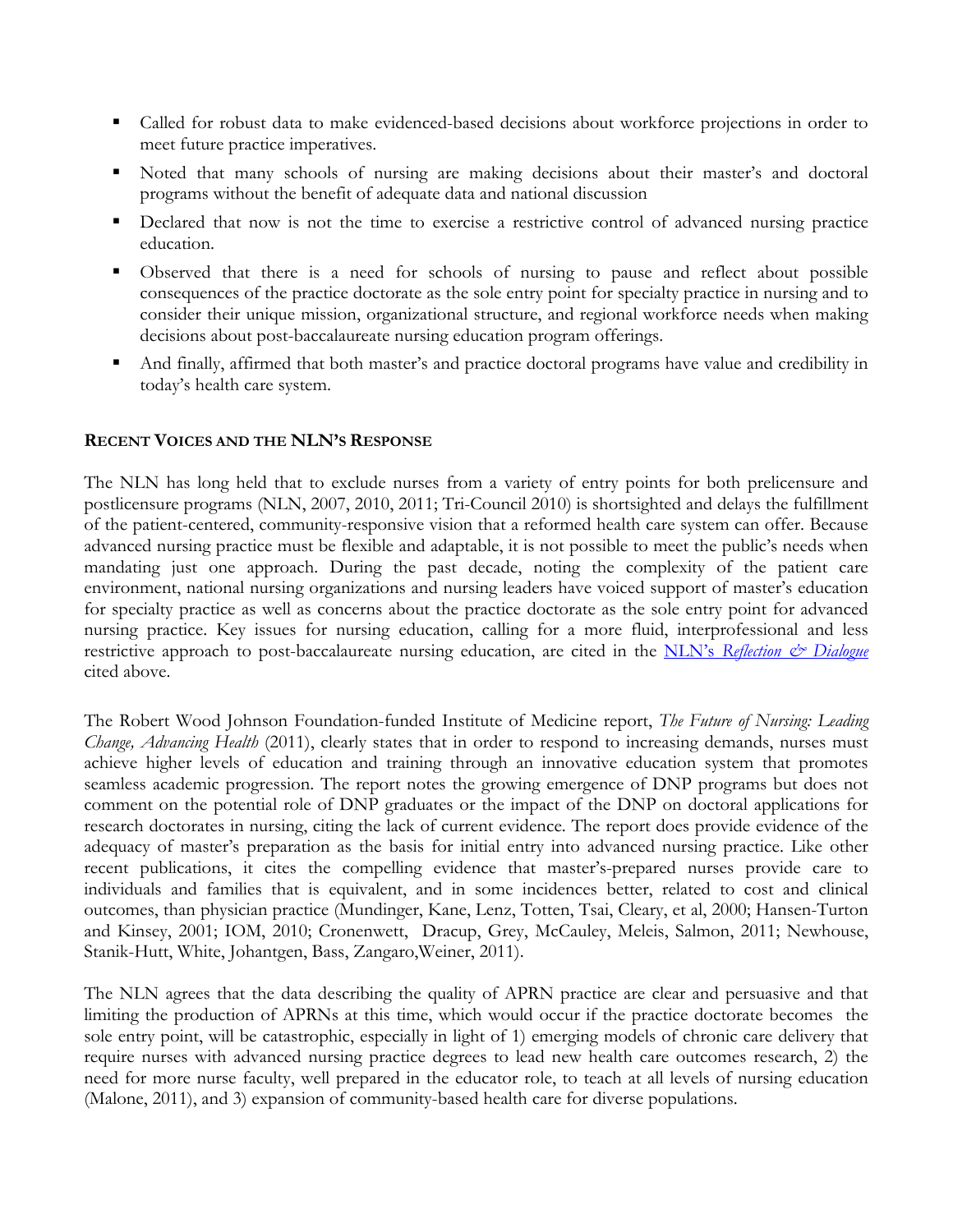Of vital interest to the NLN, based on our strategic commitment to development and promotion of the science of nursing education, is the need to include nurse educator preparation in both master's and doctoral education (NLN 2002, 2005, 2007, 2010). *Educating Nurses: A Call for Radical Transformation,* issued by the Carnegie Foundation for the Advancement of Teaching in early 2010, clearly recommends that all master's and doctoral nursing programs include teacher education courses and experience. Recent publications have noted growing apprehension among deans in schools of nursing around the United States that advanced nursing practice graduates, who work as full- and part-time faculty, are not educated in pedagogy, evaluation, and educational theory, and cannot engage meaningfully in nursing education research or make evidence-based contributions to nursing education reform (Broome, 2010; Cronenwett, Dracup, Grey, McCauley, Meleis, Salmon, 2011).

Equally important is the need for master's preparation for nurse educators and for other specialty roles to include point of care knowledge and expertise. The Carnegie report (Benner, Sutphen, Leonard, Day, 2010) recommended that master's programs with a nursing education focus ensure advanced clinical practice preparation for future teachers. The NLN has fully supported this twofold approach to post-baccalaureate nursing education, noting that both advanced clinical practice and the study of pedagogies designed and evaluated for nursing education better prepare future nursing faculty for teaching (NLN 2007, 2010).

In 2011, the NLN published *[Academic Progression in Nursing Education](http://www.nln.org/aboutnln/livingdocuments/pdf/nlnvision_1.pdf)* reiterating support of multiple entry points as a way to promote diversity of the nursing workforce, provide increased access to nursing, and contain the cost of educating health care professionals. The report called for advanced nursing practice programs that are inclusive of diverse pathways, and are efficient and cost-effective in facilitating academic progression. Central to the vision statement is the need for nurse educators, public policy and workforce experts, health care organizations, and all other interested parties to determine how graduate education can meet current and future demands for quality and safety and respond with new programs and pathways.

# **CONCLUSION**

The NLN's core values call for the League to respect the dignity and moral wholeness of every person, to value differences among persons, ideas, values, and ethnicities, and to implement transformative strategies to lead in advancing excellence and innovation in nursing education. The NLN believes that supporting master's and doctoral education for advanced nursing practice enhances nurses' ability to coordinate increasingly complex care for a range of patients and advances the academic progression of nurses, while effecting wide-reaching changes in the health care system. Consideration of current population health care needs and health care reform efforts, within the context of an inclusive framing, calls for diverse pathways to advanced nursing practice for both master's and doctoral programs.

#### **RECOMMENDATIONS**

#### **For Nursing Education Programs**

Promote advanced specialty practice at both the master's and practice doctorate level of preparation to best meet regional and national health care needs.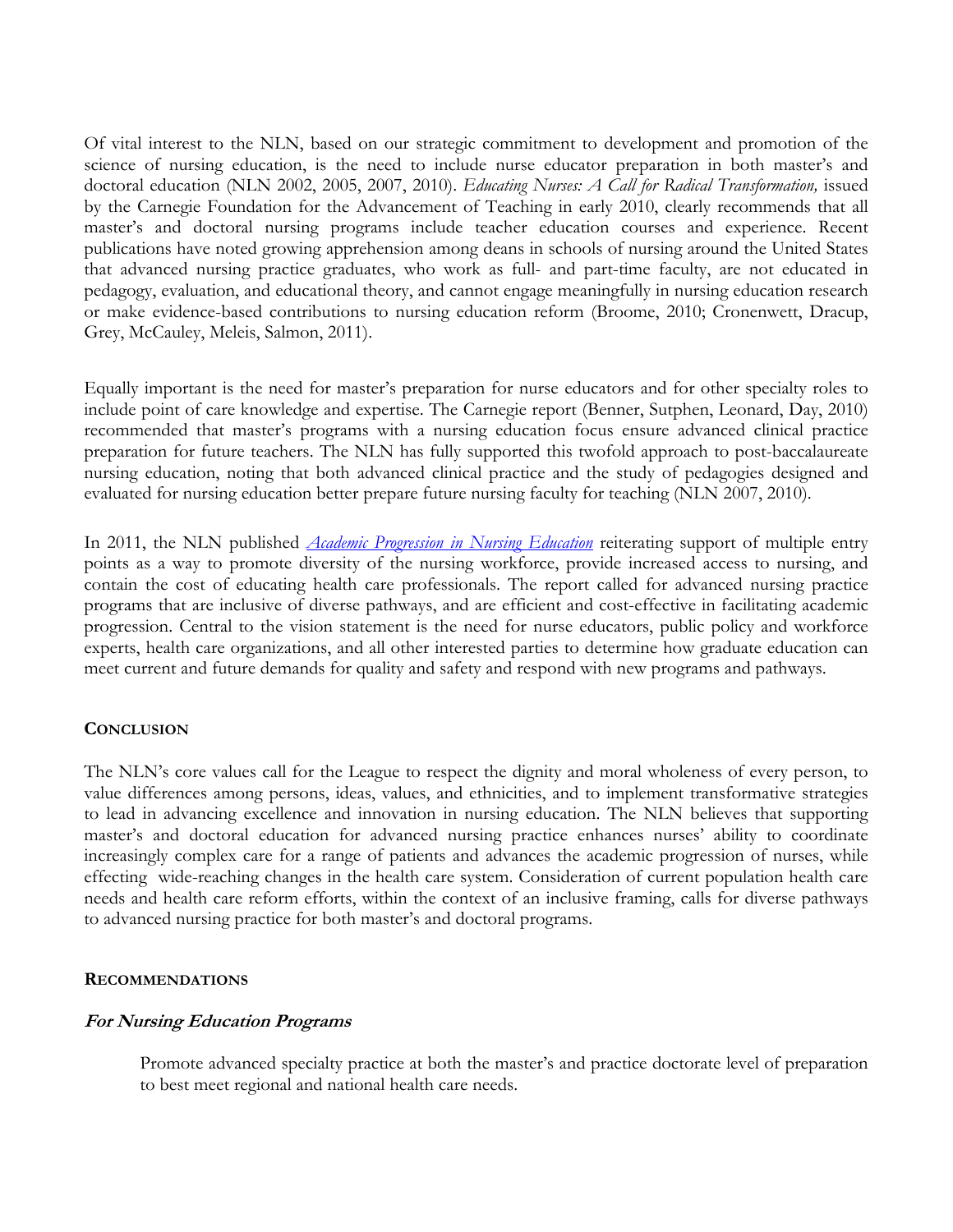Ensure that faculty have the specialized knowledge fundamental to the advanced specialty role of the nurse educator in order to teach and achieve curriculum reform.

Integrate the school's mission, organizational structure, and regional and national data to inform decisions about the design, implementation, and types of post-baccalaureate nursing education program offerings.

Affirm the need for educational models that foster greater diversity in nursing and nursing education. Gutmann (2009) states, "without desire, there is no transformation." We must have the will to envision, create, plan, and implement a culture of inclusiveness in the models that we design.

#### **For the Nursing Profession**

Transform the cultures of nursing, education, and clinical practice in order to promote collaborative partnerships, accountability, and commitment to the common good of health care for the nation.

Provide adequate diverse numbers of advanced practice nurses for emerging practice models of care delivery while recognizing the urgency for action now in the context of the current health care reform agenda.

Devise national, multi-site studies to provide a workforce analysis of the appropriate mix of nurses to meet emerging health care needs that include other disciplines as well as nursing. Utilizing the power of data-driven workforce decisions is a vital part of a sound, evidenced-based approach to meeting consumer and community needs.

# **For the National League for Nursing**

Support national efforts to remove scope-of-practice barriers so that advanced practice nurses are able to practice to the full extent of their education and training.

Provide professional development programming to help faculty integrate evidence-based knowledge into the curriculum. Ensure that all faculty and administrators, both undergraduate and graduate, accept the challenge of keeping curricula current and population-focused.

Lead national efforts to develop accessible and affordable academic progression models that will best serve the nursing profession to prepare adequate numbers of graduates of advanced nursing practice programs to meet the health care needs of individuals, populations, and communities, both national and global.

# **REFERENCES**

Benner, P., Sutphen, M., Leonard, V., & Day, L. (2010). *Educating nurses: A call for radical transformation.* San Francisco, CA: Jossey-Bass.

Broome, M. E. (2010). Maelstrom of change: Back to the future. *Nursing Outlook, 58*(2), 63-65.